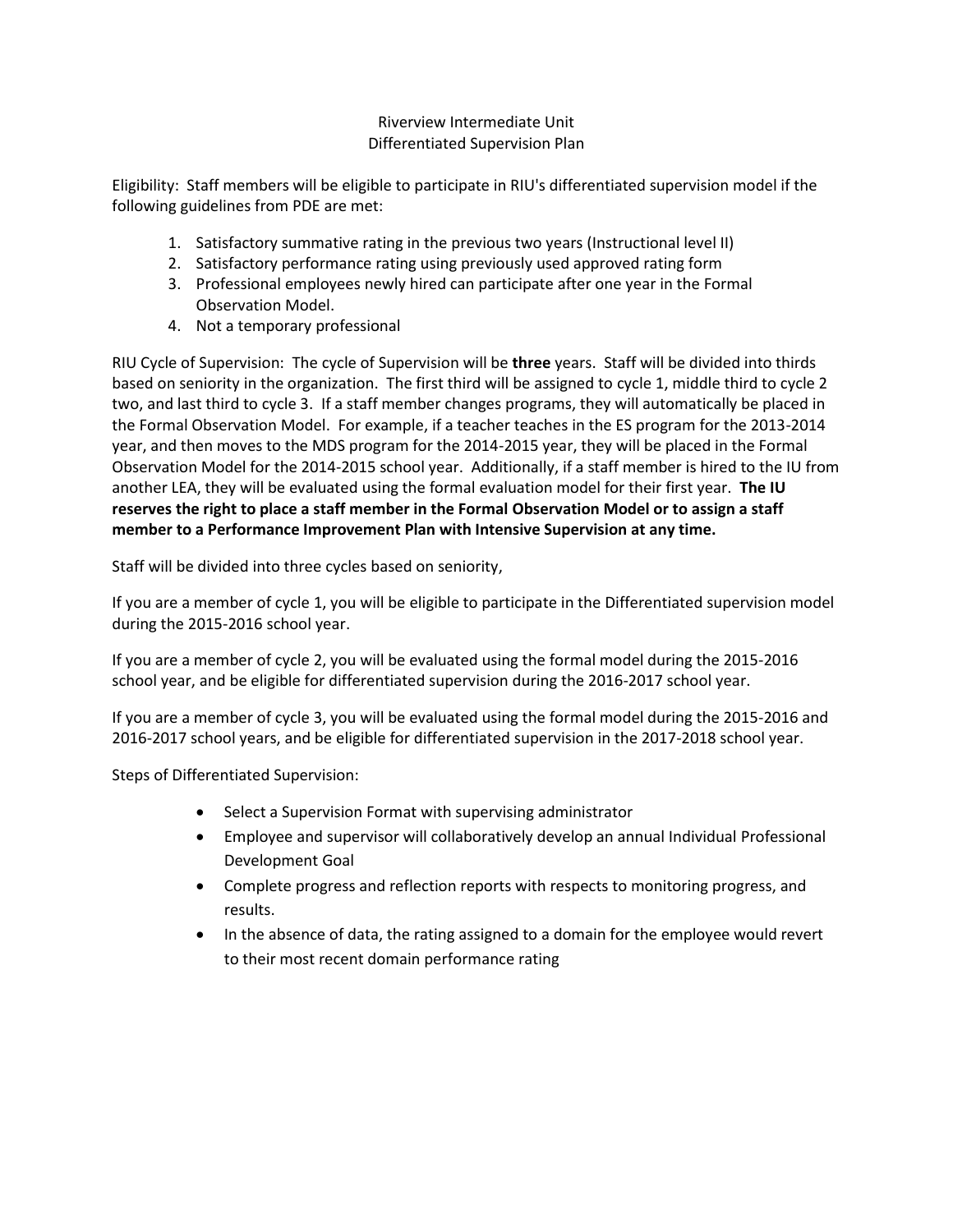#### Differentiated Supervision Options

- 1. **Portfolio Review** Professional employees will examine their own practice in relation to the Danielson Framework for Teaching and reflect in a written report and/or documented discussions with colleagues. Portfolios are to be developed according to the established criteria. Resources, data collection tools, and the results of the reflective sessions should be shared with the employee's supervisor and are used as evidence in the supervision and evaluation of the employee.
- 2. **Action Research** Professional employees will develop a structured, on-going reflection of a practice-related issue (Danielson framework for Teaching). Professionals may work individually or in a small group (2-3) of employees who are working under the same supervisor. If working in a group of 2 or 3, group members must have Individual Professional Development Goals that relate to each other. The Action Research Project is a reflection of a practice-related issue and complete an action research project by the end of the school year. Employees must submit an Action Research Proposal Form form and obtain approval from their supervisor and program director before starting the project. The Action Research Proposal Form must be submitted to the employee's supervisor for approval by September  $1<sup>st</sup>$ . Additionally, groups must submit Action Research Project Collaborative Meeting Minutes at a minimum of four times a year. Collaborative Meetings are recommended at a rate of one time per month. Notes, collaborative meeting minutes, resources used, data collection, and results of reflection are to be shared with the employee's supervisor and are used as evidence in the supervision and evaluation of the employee.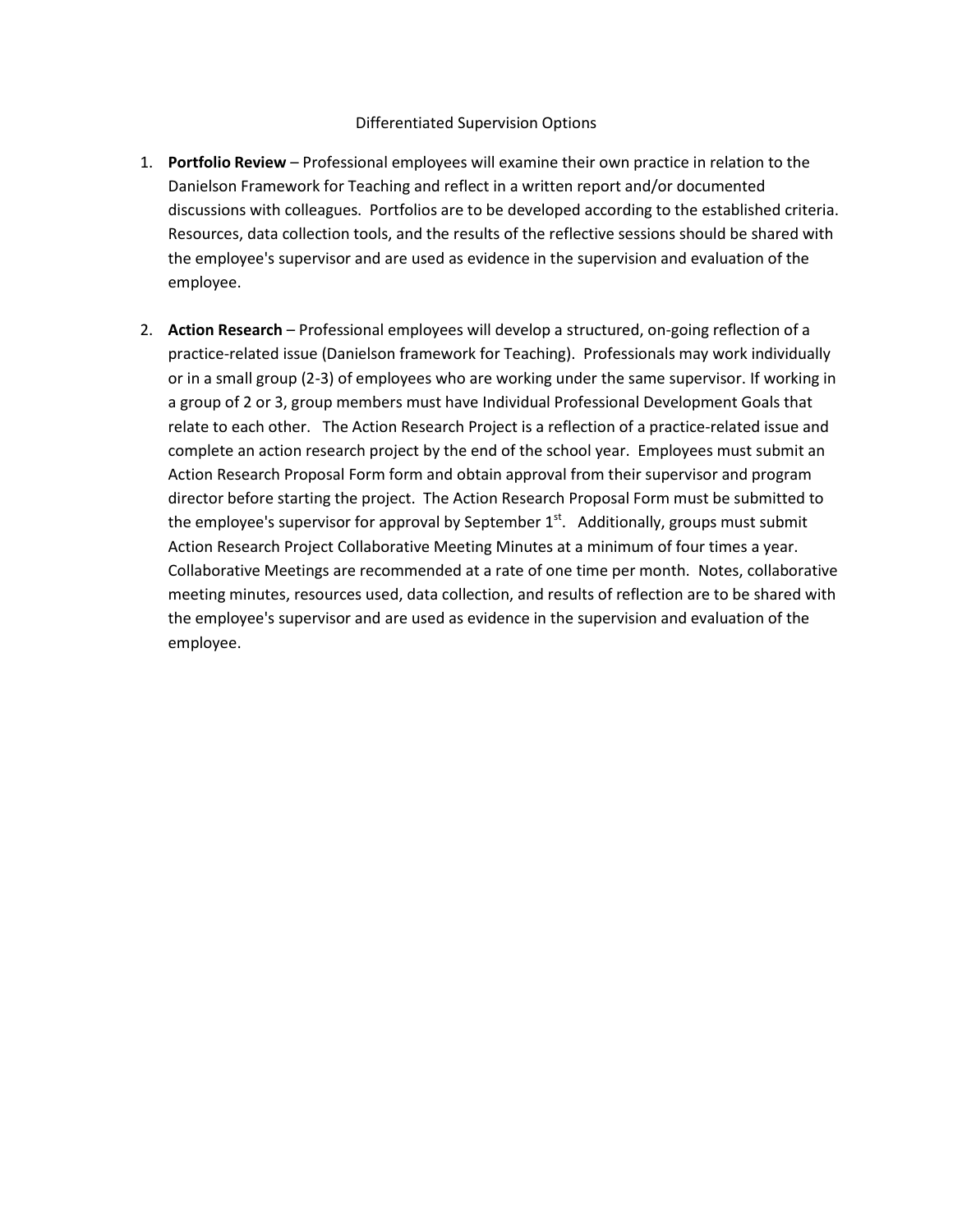### Riverview Intermediate Unit Supervision Format Selection Form

This form is to be completed at the end of year evaluation of the prior year for the upcoming school year. Final approval of an employee's supervision format is granted by the employee's program director. Walk through observations of the employee are a required component of the differentiated supervision model and will be documented in the walk through section of PAETEP. Supervisors must submit their comments for employee review within 72 hours of the walk through. If an employee is granted approval of option 2, work is able to begin over the Summer and should be documented by submitting a Progress Report form by September  $15^{\text{th}}$ .

| Name of Employee: | Conference Date: |
|-------------------|------------------|
|-------------------|------------------|

Name of Supervisor: \_\_\_\_\_\_\_\_\_\_\_\_\_\_\_\_\_\_\_\_\_\_\_\_\_\_\_\_\_\_\_\_\_\_\_\_\_\_\_

Option 1. Formal Observation Model – if you are choosing or have been assigned the traditional format, choose this option.



Option 2. Portfolio review, Action Research– can be selected if you are not choosing, have not been assigned to, or are not part of the formal observation model cycle. Options are discussed further on the back of this page.



Individual Professional Development Goal:

**The signatures below indicate that the employee, supervisor, and program director have discussed supervision models and mutually agree upon the model selected as indicated above. Furthermore, all parties understand that the IU reserves the right to place a staff member in the Formal Observation Model or to assign a staff member to a Performance Improvement Plan with Intensive Supervision at any time.** 

**Employee Signature: \_\_\_\_\_\_\_\_\_\_\_\_\_\_\_\_\_\_\_\_\_\_\_\_\_\_\_\_\_\_\_\_\_\_\_\_\_\_\_\_\_\_\_\_\_\_\_\_\_\_\_\_\_\_\_\_\_**

**Supervisor Signature: \_\_\_\_\_\_\_\_\_\_\_\_\_\_\_\_\_\_\_\_\_\_\_\_\_\_\_\_\_\_\_\_\_\_\_\_\_\_\_\_\_\_\_\_\_\_\_\_\_\_\_\_\_\_\_\_\_**

**Program Director Signature: \_\_\_\_\_\_\_\_\_\_\_\_\_\_\_\_\_\_\_\_\_\_\_\_\_\_\_\_\_\_\_\_\_\_\_\_\_\_\_\_\_\_\_\_\_\_\_\_\_\_\_\_\_\_\_\_\_**

Cc: CC: Employee, Supervisor, HR Department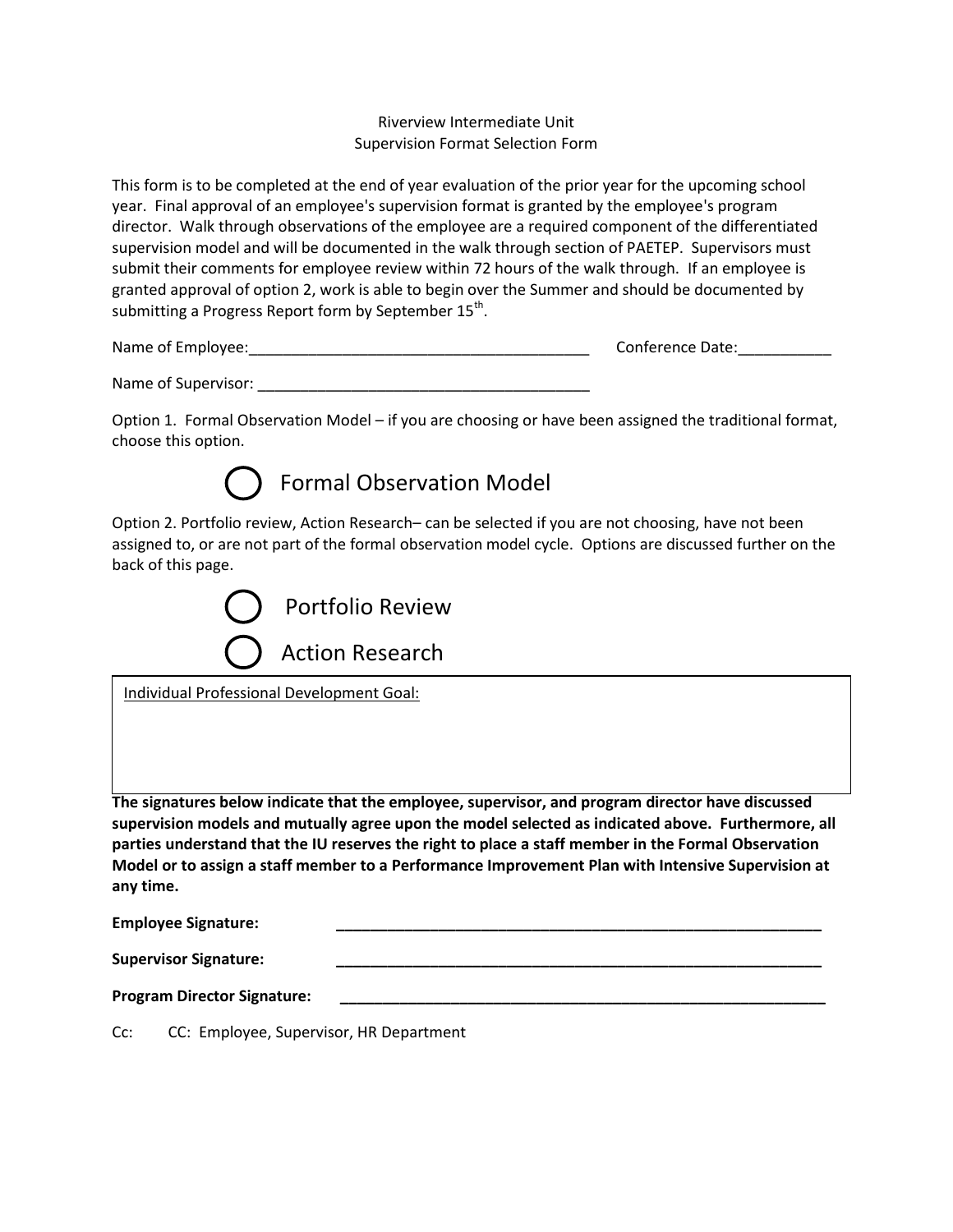#### Differentiated Supervision Models

In 2014, the Riverview Intermediate Unit adopted a model of supervision and evaluation of teachers that requires each teacher to focus on individual professional development. Each teacher has the ability to participate in a differentiated supervision model of evaluation two out of three years on a cycle as agreed upon by the employee, their supervisor, and the program director. **The IU reserves the right to place a staff member in the Formal Observation Model or to assign a staff member to a Performance Improvement Plan with Intensive Supervision at any time.**

Portfolio Review – Professional employees will examine their own practice in relation to the Danielson Framework for Teaching and reflect in a written report and/or documented discussions with colleagues. Portfolios are to be developed according to the established criteria. Resources, data collection tools, and the results of the reflective sessions should be shared with the employee's supervisor and are used as evidence in the supervision and evaluation of the employee.

Action Research - Professional employees will develop a structured, on-going reflection of a practicerelated issue (Danielson framework for Teaching). Professionals may work individually or in a small group (2-3) of employees who are working under the same supervisor. If working in a group of 2 or 3, group members must have Individual Professional Development Goals that relate to each other. The Action Research Project is a reflection of a practice-related issue and complete an action research project by the end of the school year. Employees must submit an Action Research Proposal Form and obtain approval from their supervisor and program director before starting the project. The Action Research Proposal Form must be submitted to the employee's supervisor for approval by September  $1^{st}$ . Additionally, groups must submit Action Research Project Collaborative Meeting Minutes at a minimum of four times a year. Collaborative Meetings are recommended at a rate of one time per month. Notes, collaborative meeting minutes, resources used, data collection, and results of reflection are to be shared with the employee's supervisor and are used as evidence in the supervision and evaluation of the employee.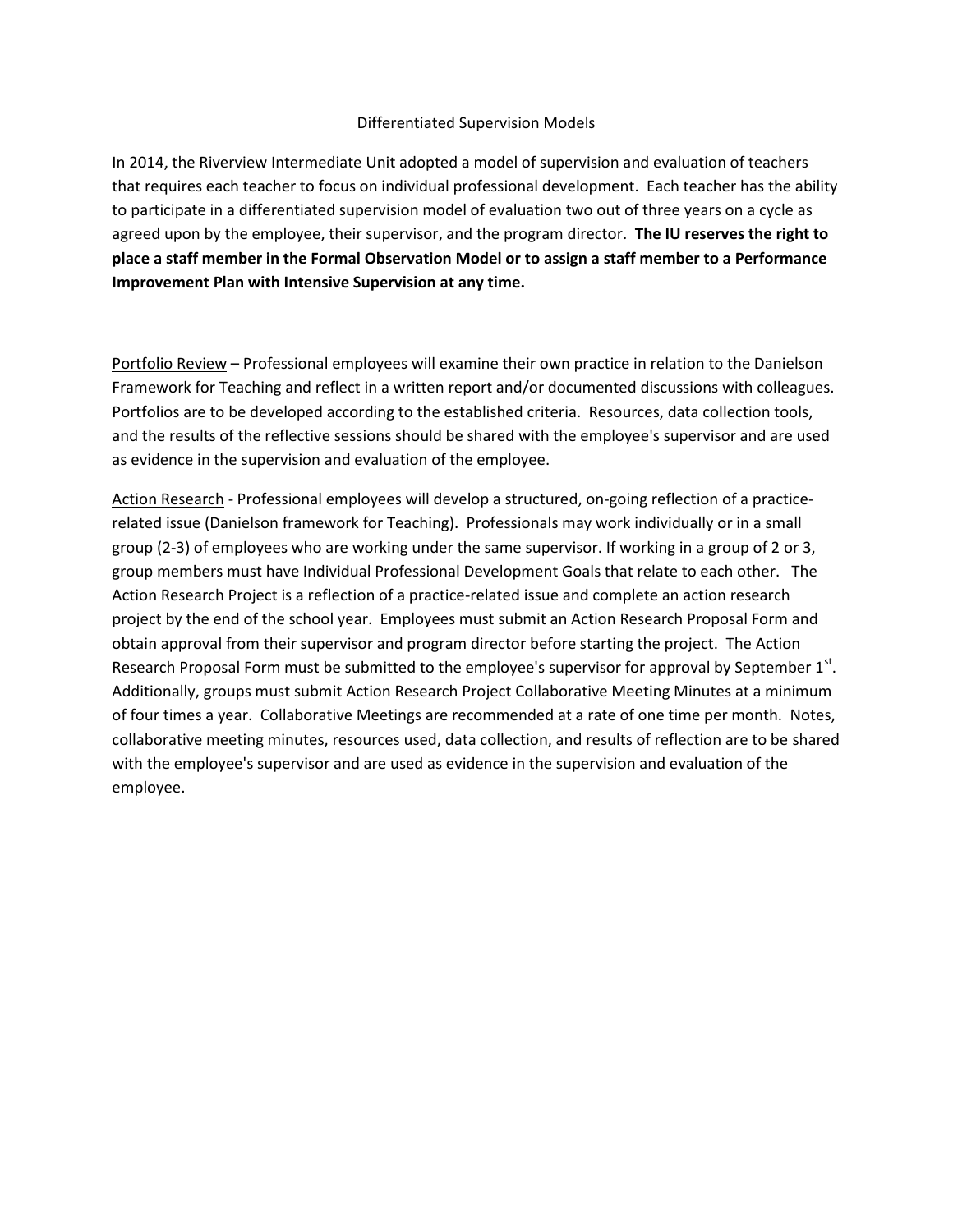# Riverview Intermediate Unit Differentiated Supervision Model Timeline

| Date:                                | Action to be taken:                                 |
|--------------------------------------|-----------------------------------------------------|
| By end of year evaluation            | Employee and employee's supervisor agree            |
|                                      | and sign off on employee's supervision model        |
|                                      | for the upcoming school year.                       |
| By September 15th                    | Differentiated Supervision Progress report due      |
|                                      | to supervisor from employee if work was             |
|                                      | completed over the Summer.                          |
| By October 31                        | Differentiated Supervision Progress report 1        |
|                                      | due to supervisor from employee. Action             |
|                                      | <b>Research Project Collaborative Meeting</b>       |
|                                      | Minutes due, if applicable.                         |
| By January 31                        | Differentiated Supervision Progress report 2        |
|                                      | due to supervisor from employee. Action             |
|                                      | <b>Research Project Collaborative Meeting</b>       |
|                                      | Minutes due, if applicable.                         |
| By March 31                          | <b>Differentiated Supervision Progress report 3</b> |
|                                      | due to supervisor from employee. Action             |
|                                      | <b>Research Project Collaborative Meeting</b>       |
|                                      | Minutes due, if applicable.                         |
| By end of year evaluation            | Differentiated Supervision Reflection report        |
|                                      | due to supervisor from employee. Action             |
|                                      | <b>Research Project Collaborative Meeting</b>       |
|                                      | Minutes due, if applicable.                         |
| By end of year evaluation (optional) | <b>Individual Professional Development</b>          |
|                                      | <b>Worksheet Due</b>                                |
| By June 15                           | Program director signs off on employee's            |
|                                      | supervision model for the upcoming school           |
|                                      | year.                                               |
| By September 1                       | Action Research Proposal form due to                |
|                                      | supervisor                                          |
| By September 15                      | Action Research Proposal form reviewed and          |
|                                      | approved by supervisor and program director         |
| By September 30                      | Employee Portfolio Table of Contents sheet to       |
|                                      | be completed and signed by employee and             |
|                                      | their supervisor.                                   |
|                                      |                                                     |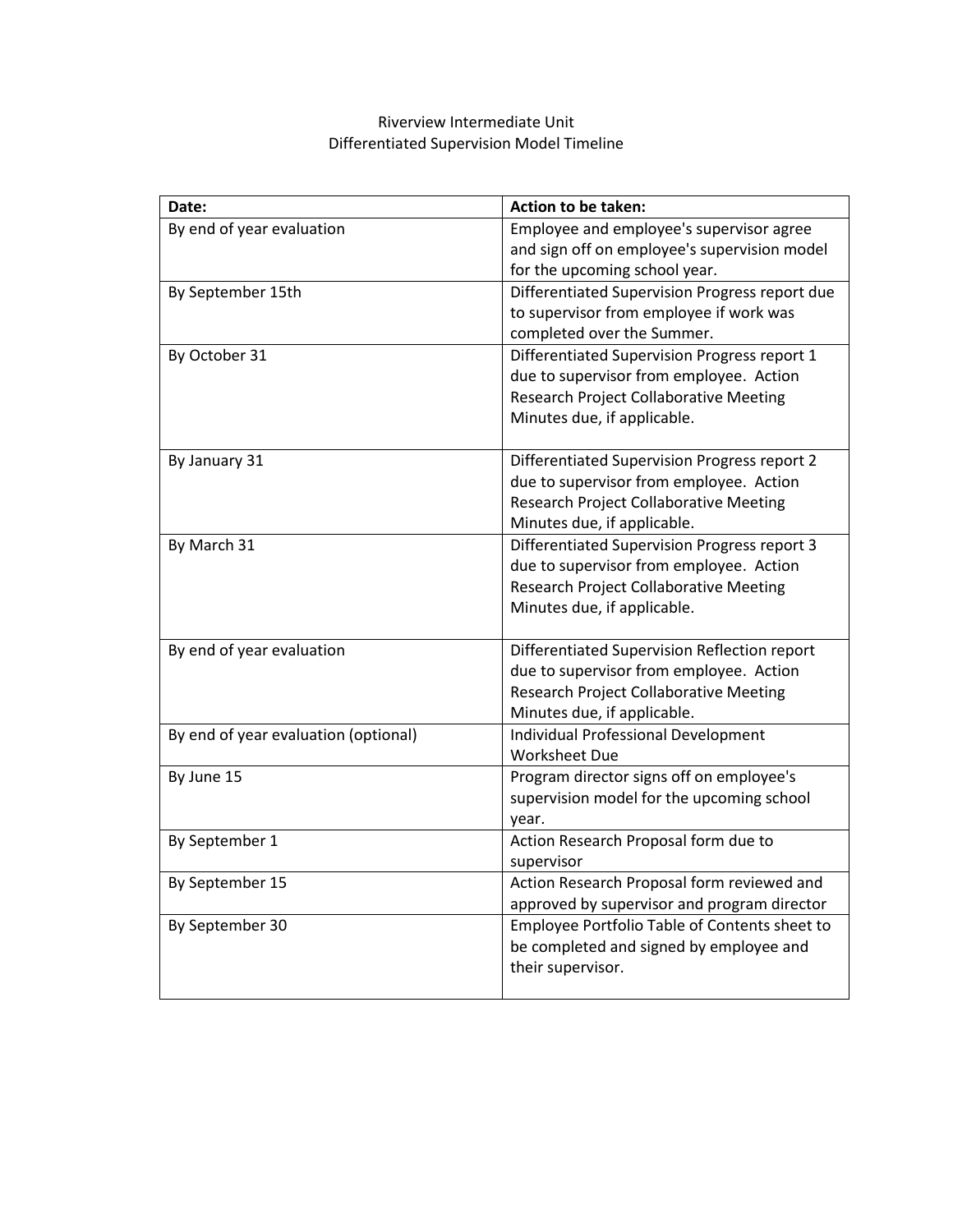#### Differentiated Supervision Progress Report Form

The Progress Report Form is to be completed by the employee and submitted to the employee's supervisor (or supervisors, if more than one is involved) by October 31st, January 31<sup>st</sup>, and March 31<sup>st</sup>.

Name of Employee: \_\_\_\_\_\_\_\_\_\_\_\_\_\_\_\_\_\_\_\_\_\_\_\_\_\_\_\_\_\_\_\_\_\_\_\_\_\_\_Date Progress Reported\_\_\_\_\_\_\_\_\_\_

Name of Supervisor:\_\_\_\_\_\_\_\_\_\_\_\_\_\_\_\_\_\_\_\_\_\_\_\_\_\_\_\_\_\_\_\_\_\_\_\_\_\_\_

Individual Professional Development Goal: (From the Supervision Format Selection Form)

Differentiated Supervision Model being employed to achieve this goal: (From the Supervision Format Selection Form). Please circle one:

Portfolio Review

Action Research

Methods for demonstrating progress: Include data as document as to how your differentiated supervision model in reflecting progress toward your individual professional development goal. Examples of data that can be used, but are not limited to, the following: Lesson plans, Anecdotal notes, IEP goal progress reports, student work samples, student assessments/results. Attach additional pages if needed.

\_\_\_\_\_\_\_\_\_\_\_\_\_\_\_\_\_\_\_\_\_\_\_\_\_\_\_\_\_\_\_\_\_\_\_\_\_\_\_\_\_\_\_\_\_\_\_\_\_\_\_\_\_\_\_\_\_\_\_\_\_\_\_\_\_\_\_\_\_\_\_\_\_\_\_\_\_\_\_\_\_\_\_\_\_ \_\_\_\_\_\_\_\_\_\_\_\_\_\_\_\_\_\_\_\_\_\_\_\_\_\_\_\_\_\_\_\_\_\_\_\_\_\_\_\_\_\_\_\_\_\_\_\_\_\_\_\_\_\_\_\_\_\_\_\_\_\_\_\_\_\_\_\_\_\_\_\_\_\_\_\_\_\_\_\_\_\_\_\_\_ \_\_\_\_\_\_\_\_\_\_\_\_\_\_\_\_\_\_\_\_\_\_\_\_\_\_\_\_\_\_\_\_\_\_\_\_\_\_\_\_\_\_\_\_\_\_\_\_\_\_\_\_\_\_\_\_\_\_\_\_\_\_\_\_\_\_\_\_\_\_\_\_\_\_\_\_\_\_\_\_\_\_\_\_\_ \_\_\_\_\_\_\_\_\_\_\_\_\_\_\_\_\_\_\_\_\_\_\_\_\_\_\_\_\_\_\_\_\_\_\_\_\_\_\_\_\_\_\_\_\_\_\_\_\_\_\_\_\_\_\_\_\_\_\_\_\_\_\_\_\_\_\_\_\_\_\_\_\_\_\_\_\_\_\_\_\_\_\_\_\_

Signature of Supervisor:\_\_\_\_\_\_\_\_\_\_\_\_\_\_\_\_\_\_\_\_\_\_\_\_\_\_\_\_\_\_\_\_\_\_\_\_\_\_\_\_\_ Review Date:\_\_\_\_\_\_\_\_\_\_\_\_\_

Supervisor Comments:

Cc: Employee, Supervisor, HR Department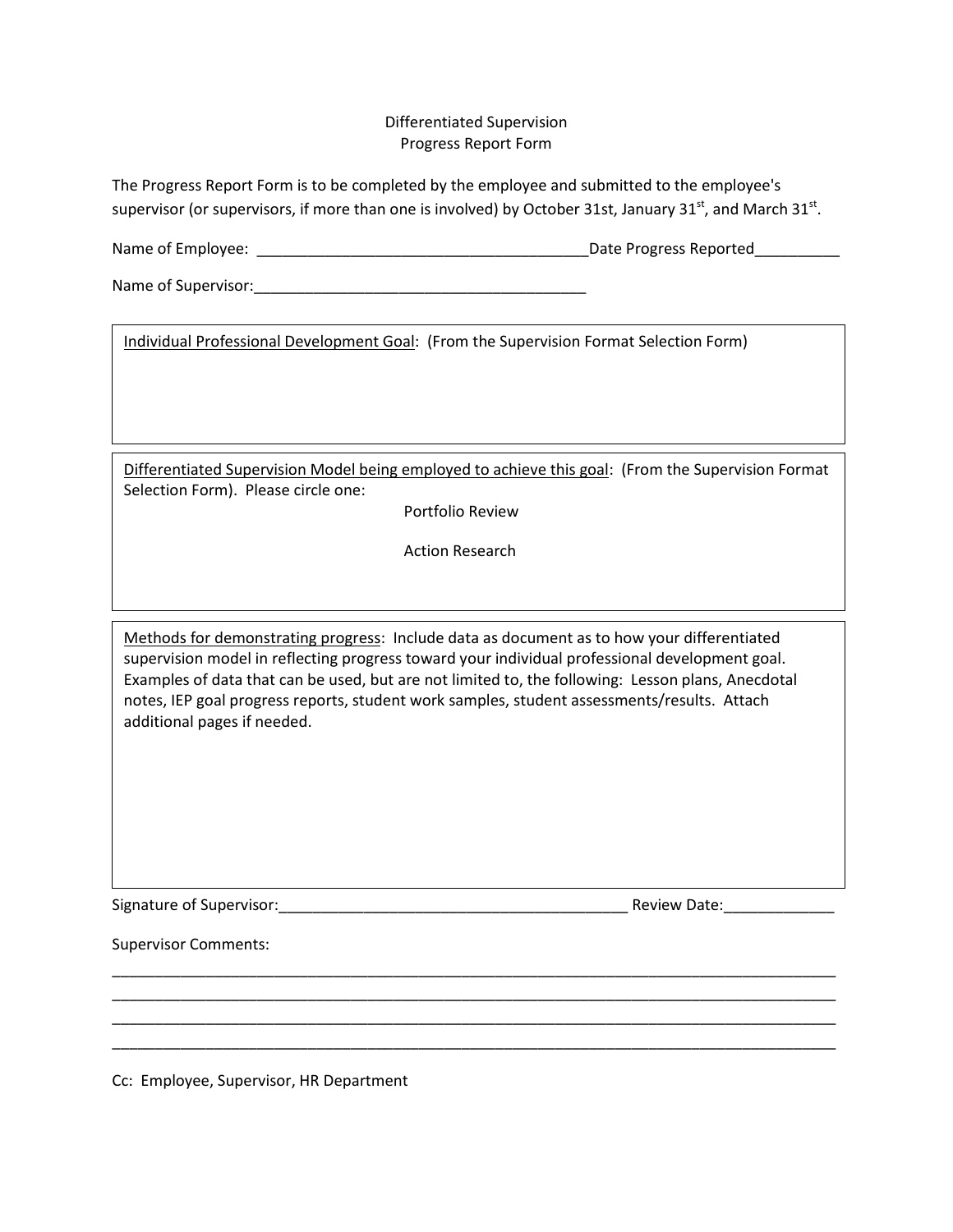## Differentiated Supervision Reflection Report Form

The Reflection Report Form is to be completed by the employee and submitted to the employee's supervisor (or supervisors, if more than one is involved) prior to the end of year evaluation. The Reflection Report Form will be used to guide discussion relating to the Employee's end of year evaluation and as a basis for determining the next year's evaluation model.

| Name of Employee: | Date of Reflection |
|-------------------|--------------------|
|                   |                    |

Please describe the outcomes of your participation in this year's differentiated supervision model. Include the impact this project had on your Individual Professional Development goal as well as any impact it had on student achievement. Additionally, consider the following questions:

\_\_\_\_\_\_\_\_\_\_\_\_\_\_\_\_\_\_\_\_\_\_\_\_\_\_\_\_\_\_\_\_\_\_\_\_\_\_\_\_\_\_\_\_\_\_\_\_\_\_\_\_\_\_\_\_\_\_\_\_\_\_\_\_\_\_\_\_\_\_\_\_\_\_\_\_\_\_

\_\_\_\_\_\_\_\_\_\_\_\_\_\_\_\_\_\_\_\_\_\_\_\_\_\_\_\_\_\_\_\_\_\_\_\_\_\_\_\_\_\_\_\_\_\_\_\_\_\_\_\_\_\_\_\_\_\_\_\_\_\_\_\_\_\_\_\_\_\_\_\_\_\_\_\_\_\_\_\_\_\_\_\_\_

\_\_\_\_\_\_\_\_\_\_\_\_\_\_\_\_\_\_\_\_\_\_\_\_\_\_\_\_\_\_\_\_\_\_\_\_\_\_\_\_\_\_\_\_\_\_\_\_\_\_\_\_\_\_\_\_\_\_\_\_\_\_\_\_\_\_\_\_\_\_\_\_\_\_\_\_\_\_\_\_\_\_\_\_\_

\_\_\_\_\_\_\_\_\_\_\_\_\_\_\_\_\_\_\_\_\_\_\_\_\_\_\_\_\_\_\_\_\_\_\_\_\_\_\_\_\_\_\_\_\_\_\_\_\_\_\_\_\_\_\_\_\_\_\_\_\_\_\_\_\_\_\_\_\_\_\_\_\_\_\_\_\_\_\_\_\_\_\_\_\_

\_\_\_\_\_\_\_\_\_\_\_\_\_\_\_\_\_\_\_\_\_\_\_\_\_\_\_\_\_\_\_\_\_\_\_\_\_\_\_\_\_\_\_\_\_\_\_\_\_\_\_\_\_\_\_\_\_\_\_\_\_\_\_\_\_\_\_\_\_\_\_\_\_\_\_\_\_\_\_\_\_\_\_\_\_

\_\_\_\_\_\_\_\_\_\_\_\_\_\_\_\_\_\_\_\_\_\_\_\_\_\_\_\_\_\_\_\_\_\_\_\_\_\_\_\_\_\_\_\_\_\_\_\_\_\_\_\_\_\_\_\_\_\_\_\_\_\_\_\_\_\_\_\_\_\_\_\_\_\_\_\_\_\_\_\_\_\_\_\_\_

\_\_\_\_\_\_\_\_\_\_\_\_\_\_\_\_\_\_\_\_\_\_\_\_\_\_\_\_\_\_\_\_\_\_\_\_\_\_\_\_\_\_\_\_\_\_\_\_\_\_\_\_\_\_\_\_\_\_\_\_\_\_\_\_\_\_\_\_\_\_\_\_\_\_\_\_\_\_\_\_\_\_\_\_\_

\_\_\_\_\_\_\_\_\_\_\_\_\_\_\_\_\_\_\_\_\_\_\_\_\_\_\_\_\_\_\_\_\_\_\_\_\_\_\_\_\_\_\_\_\_\_\_\_\_\_\_\_\_\_\_\_\_\_\_\_\_\_\_\_\_\_\_\_\_\_\_\_\_\_\_\_\_\_\_\_\_\_\_\_\_

\_\_\_\_\_\_\_\_\_\_\_\_\_\_\_\_\_\_\_\_\_\_\_\_\_\_\_\_\_\_\_\_\_\_\_\_\_\_\_\_\_\_\_\_\_\_\_\_\_\_\_\_\_\_\_\_\_\_\_\_\_\_\_\_\_\_\_\_\_\_\_\_\_\_\_\_\_\_\_\_\_\_\_\_\_

- o What implications do you see this project has on future students?
- o How can this project assist others within the IU?
- o What benefits can you see from *your* work on this project?

|                              | Attach additional pages, if necessary. |
|------------------------------|----------------------------------------|
| Employee Signature:          |                                        |
| <b>Supervisor Signature:</b> |                                        |
| Program Director Signature:  |                                        |
|                              |                                        |

Cc: CC: Employee, Supervisor, HR Department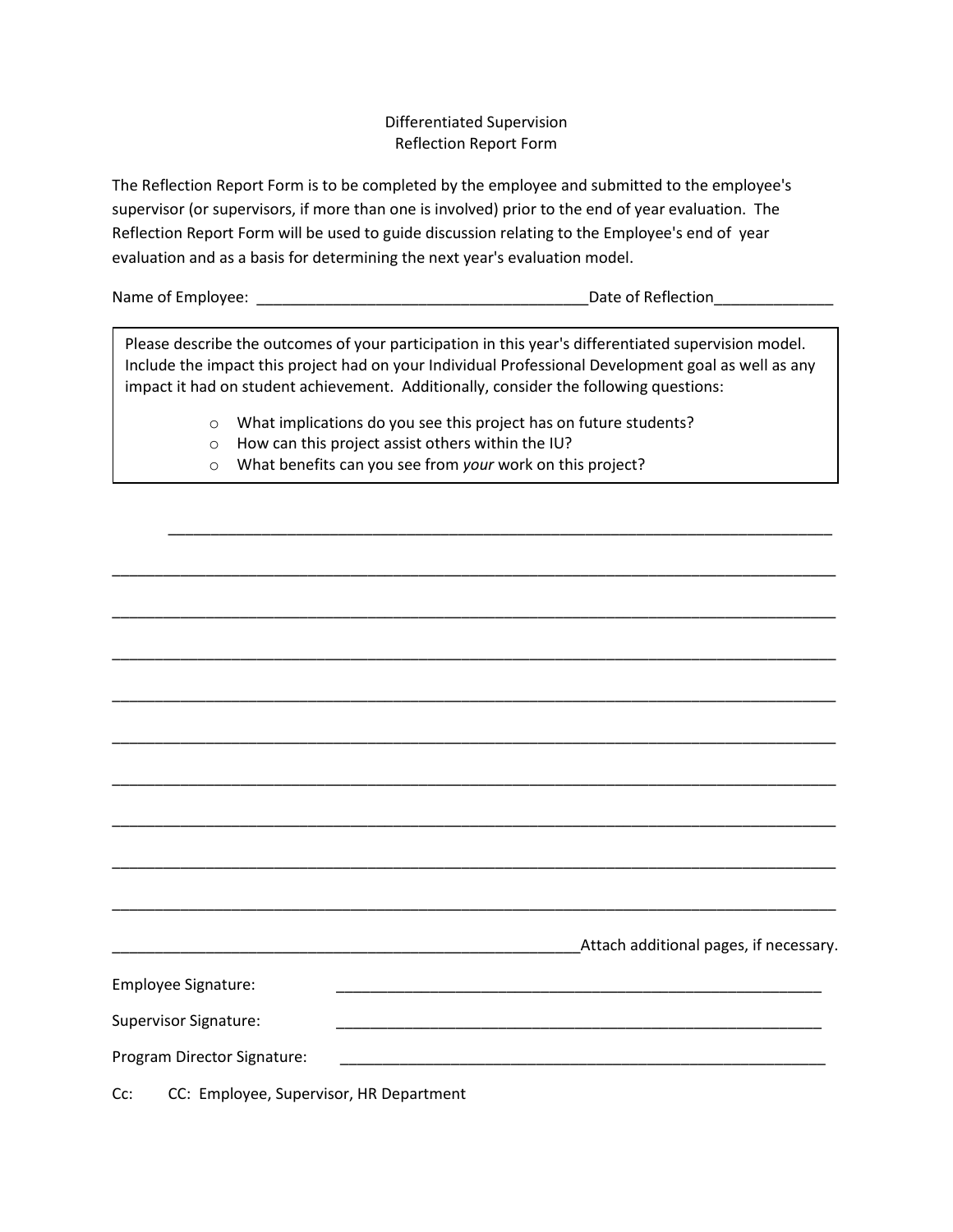#### Riverview Intermediate Unit Individual Professional Development Worksheet (Optional)

An employee may elect to utilize the Individual Professional Development Worksheet to assist in the development of their Individual Professional Development Goal. If the employee chooses to use the worksheet, it should be completed by the employee prior to their end of year evaluation to assist in completing the Supervision Format Selection Form with their supervisor.

Name of Employee:

Select one **area of interest**: (Based upon things like student data, national/state trends in education, recent research, current level of student performance, student disability program you are working in).

\_\_\_\_\_\_\_\_\_\_\_\_\_\_\_\_\_\_\_\_\_\_\_\_\_\_\_\_\_\_\_\_\_\_\_\_\_\_\_\_\_\_\_\_\_\_\_\_\_\_\_\_\_\_\_\_\_\_\_\_\_\_\_\_\_\_\_\_\_\_\_\_\_\_\_\_\_\_\_\_\_\_\_\_\_

\_\_\_\_\_\_\_\_\_\_\_\_\_\_\_\_\_\_\_\_\_\_\_\_\_\_\_\_\_\_\_\_\_\_\_\_\_\_\_\_\_\_\_\_\_\_\_\_\_\_\_\_\_\_\_\_\_\_\_\_\_\_\_\_\_\_\_\_\_\_\_\_\_\_\_\_\_\_\_\_\_\_\_\_\_

\_\_\_\_\_\_\_\_\_\_\_\_\_\_\_\_\_\_\_\_\_\_\_\_\_\_\_\_\_\_\_\_\_\_\_\_\_\_\_\_\_\_\_\_\_\_\_\_\_\_\_\_\_\_\_\_\_\_\_\_\_\_\_\_\_\_\_\_\_\_\_\_\_\_\_\_\_\_\_\_\_\_\_\_\_

\_\_\_\_\_\_\_\_\_\_\_\_\_\_\_\_\_\_\_\_\_\_\_\_\_\_\_\_\_\_\_\_\_\_\_\_\_\_\_\_\_\_\_\_\_\_\_\_\_\_\_\_\_\_\_\_\_\_\_\_\_\_\_\_\_\_\_\_\_\_\_\_\_\_\_\_\_\_\_\_\_\_\_\_\_

\_\_\_\_\_\_\_\_\_\_\_\_\_\_\_\_\_\_\_\_\_\_\_\_\_\_\_\_\_\_\_\_\_\_\_\_\_\_\_\_\_\_\_\_\_\_\_\_\_\_\_\_\_\_\_\_\_\_\_\_\_\_\_\_\_\_\_\_\_\_\_\_\_\_\_\_\_\_\_\_\_\_\_\_\_

\_\_\_\_\_\_\_\_\_\_\_\_\_\_\_\_\_\_\_\_\_\_\_\_\_\_\_\_\_\_\_\_\_\_\_\_\_\_\_\_\_\_\_\_\_\_\_\_\_\_\_\_\_\_\_\_\_\_\_\_\_\_\_\_\_\_\_\_\_\_\_\_\_\_\_\_\_\_\_\_\_\_\_\_\_

**Rationale** for selecting this area: (Examples include low student achievement, identified area of professional weakness, district or program goal, addresses a trend in education).

Goal Statement: (must be clear, realistic, and measurable)

Specific actions, methods, or strategies used to achieve your goal: (research, implement, and monitor use of best practices, modify your current practice to reflect trends and track progress)

\_\_\_\_\_\_\_\_\_\_\_\_\_\_\_\_\_\_\_\_\_\_\_\_\_\_\_\_\_\_\_\_\_\_\_\_\_\_\_\_\_\_\_\_\_\_\_\_\_\_\_\_\_\_\_\_\_\_\_\_\_\_\_\_\_\_\_\_\_\_\_\_\_\_\_\_\_\_\_\_\_\_\_\_\_

\_\_\_\_\_\_\_\_\_\_\_\_\_\_\_\_\_\_\_\_\_\_\_\_\_\_\_\_\_\_\_\_\_\_\_\_\_\_\_\_\_\_\_\_\_\_\_\_\_\_\_\_\_\_\_\_\_\_\_\_\_\_\_\_\_\_\_\_\_\_\_\_\_\_\_\_\_\_\_\_\_\_\_\_\_

\_\_\_\_\_\_\_\_\_\_\_\_\_\_\_\_\_\_\_\_\_\_\_\_\_\_\_\_\_\_\_\_\_\_\_\_\_\_\_\_\_\_\_\_\_\_\_\_\_\_\_\_\_\_\_\_\_\_\_\_\_\_\_\_\_\_\_\_\_\_\_\_\_\_\_\_\_\_\_\_\_\_\_\_\_

\_\_\_\_\_\_\_\_\_\_\_\_\_\_\_\_\_\_\_\_\_\_\_\_\_\_\_\_\_\_\_\_\_\_\_\_\_\_\_\_\_\_\_\_\_\_\_\_\_\_\_\_\_\_\_\_\_\_\_\_\_\_\_\_\_\_\_\_\_\_\_\_\_\_\_\_\_\_\_\_\_\_\_\_\_

Anticipated benefit or impact on student learning that will result from this plan: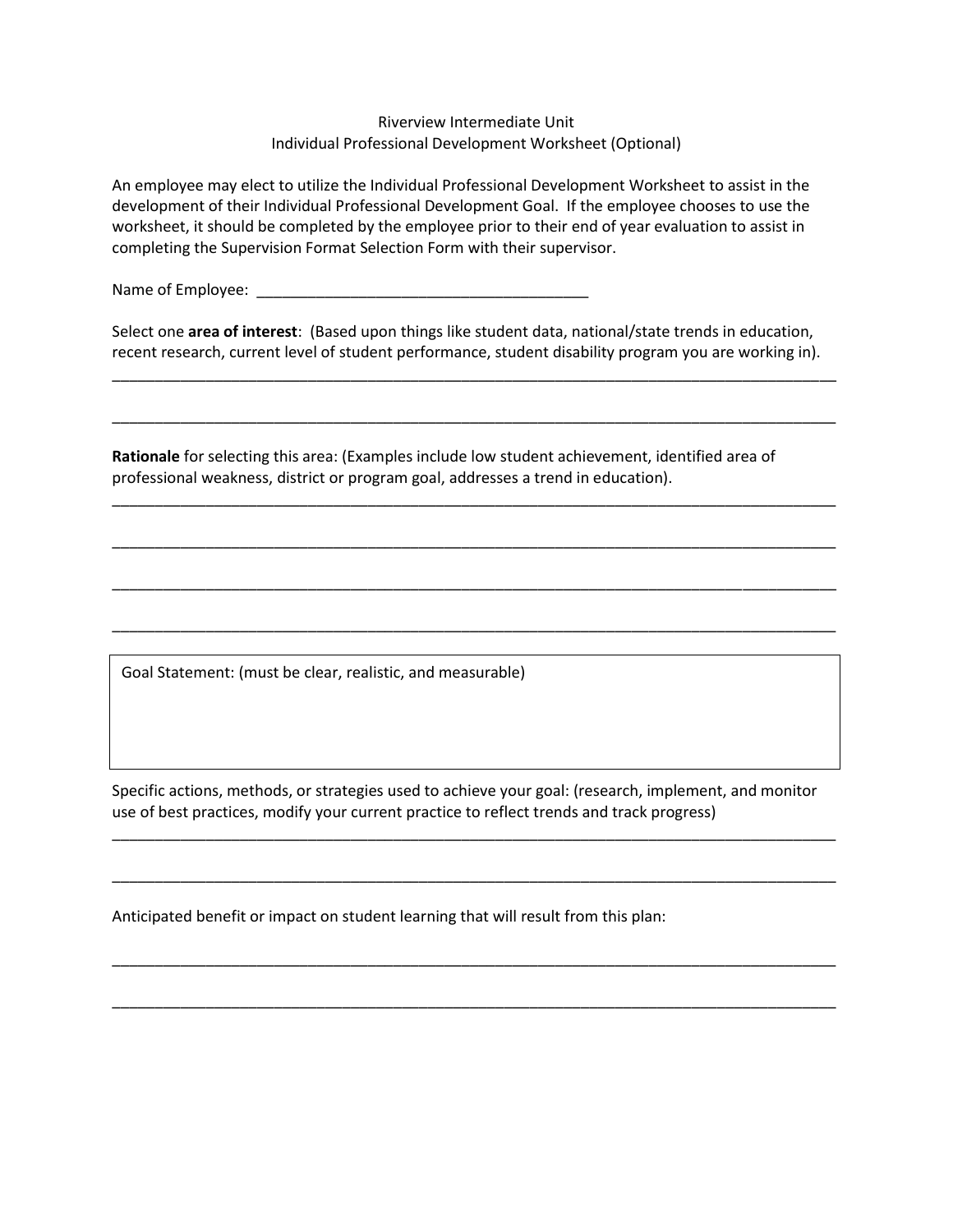#### Riverview Intermediate Unit Action Research Proposal Form

An employee or group of 2-3 employees may select an Action Research Project as a model of Differentiated Supervision. If an employee(s) select this model with their supervisor and it is approved by the program director, the Action Research Proposal Form must be submitted to the employee's supervisor for approval by September 1<sup>st</sup>. The employee's supervisor and program director will approve the proposal by September 15<sup>th</sup>. Groups of 2-3 must have Individual Professional Development Goals that relate to each other and work under the same supervisor.

> \_\_\_\_\_\_\_\_\_\_\_\_\_\_\_\_\_\_\_\_\_\_\_\_\_\_\_\_\_\_\_\_\_\_\_\_\_\_\_\_\_\_\_\_\_ \_\_\_\_\_\_\_\_\_\_\_\_\_\_\_\_\_\_\_\_\_\_\_\_\_\_\_\_\_\_\_\_\_\_\_\_\_\_\_\_\_\_\_\_\_

Name(s) of Employee(s):

Individual Professional Development Goal: (From the Supervision Format Selection Form)

Specific actions, methods, strategies, and anticipated time line (outline concrete steps and a timeline for achievement of the goal – attach additional pages, if needed).

\_\_\_\_\_\_\_\_\_\_\_\_\_\_\_\_\_\_\_\_\_\_\_\_\_\_\_\_\_\_\_\_\_\_\_\_\_\_\_\_\_\_\_\_\_\_\_\_\_\_\_\_\_\_\_\_\_\_\_\_\_\_\_\_\_\_\_\_\_\_\_\_\_\_\_\_\_\_\_\_\_\_\_\_\_

\_\_\_\_\_\_\_\_\_\_\_\_\_\_\_\_\_\_\_\_\_\_\_\_\_\_\_\_\_\_\_\_\_\_\_\_\_\_\_\_\_\_\_\_\_\_\_\_\_\_\_\_\_\_\_\_\_\_\_\_\_\_\_\_\_\_\_\_\_\_\_\_\_\_\_\_\_\_\_\_\_\_\_\_\_

\_\_\_\_\_\_\_\_\_\_\_\_\_\_\_\_\_\_\_\_\_\_\_\_\_\_\_\_\_\_\_\_\_\_\_\_\_\_\_\_\_\_\_\_\_\_\_\_\_\_\_\_\_\_\_\_\_\_\_\_\_\_\_\_\_\_\_\_\_\_\_\_\_\_\_\_\_\_\_\_\_\_\_\_\_

\_\_\_\_\_\_\_\_\_\_\_\_\_\_\_\_\_\_\_\_\_\_\_\_\_\_\_\_\_\_\_\_\_\_\_\_\_\_\_\_\_\_\_\_\_\_\_\_\_\_\_\_\_\_\_\_\_\_\_\_\_\_\_\_\_\_\_\_\_\_\_\_\_\_\_\_\_\_\_\_\_\_\_\_\_

Evaluation Methods to be used in assessing the results of this project (must include documentation of proves by means of data collection and self-reflection).

\_\_\_\_\_\_\_\_\_\_\_\_\_\_\_\_\_\_\_\_\_\_\_\_\_\_\_\_\_\_\_\_\_\_\_\_\_\_\_\_\_\_\_\_\_\_\_\_\_\_\_\_\_\_\_\_\_\_\_\_\_\_\_\_\_\_\_\_\_\_\_\_\_\_\_\_\_\_\_\_\_\_\_\_\_

\_\_\_\_\_\_\_\_\_\_\_\_\_\_\_\_\_\_\_\_\_\_\_\_\_\_\_\_\_\_\_\_\_\_\_\_\_\_\_\_\_\_\_\_\_\_\_\_\_\_\_\_\_\_\_\_\_\_\_\_\_\_\_\_\_\_\_\_\_\_\_\_\_\_\_\_\_\_\_\_\_\_\_\_\_

\_\_\_\_\_\_\_\_\_\_\_\_\_\_\_\_\_\_\_\_\_\_\_\_\_\_\_\_\_\_\_\_\_\_\_\_\_\_\_\_\_\_\_\_\_\_\_\_\_\_\_\_\_\_\_\_\_\_\_\_\_\_\_\_\_\_\_\_\_\_\_\_\_\_\_\_\_\_\_\_\_\_\_\_\_

\_\_\_\_\_\_\_\_\_\_\_\_\_\_\_\_\_\_\_\_\_\_\_\_\_\_\_\_\_\_\_\_\_\_\_\_\_\_\_\_\_\_\_\_\_\_\_\_\_\_\_\_\_\_\_\_\_\_\_\_\_\_\_\_\_\_\_\_\_\_\_\_\_\_\_\_\_\_\_\_\_\_\_\_\_

\_\_\_\_\_\_\_\_\_\_\_\_\_\_\_\_\_\_\_\_\_\_\_\_\_\_\_\_\_\_\_\_\_\_\_\_\_\_\_\_\_\_\_\_\_\_\_\_\_\_\_\_\_\_\_\_\_\_\_\_\_\_\_\_\_\_\_\_\_\_\_\_\_\_\_\_\_\_\_\_\_\_\_\_\_

\_\_\_\_\_\_\_\_\_\_\_\_\_\_\_\_\_\_\_\_\_\_\_\_\_\_\_\_\_\_\_\_\_\_\_\_\_\_\_\_\_\_\_\_\_\_\_\_\_\_\_\_\_\_\_\_\_\_\_\_\_\_\_\_\_\_\_\_\_\_\_\_\_\_\_\_\_\_\_\_\_\_\_\_\_

Resources needed to complete this project

**Supervisor Signature** (indicating approval):\_\_\_\_\_\_\_\_\_\_\_\_\_\_\_\_\_\_\_\_\_\_\_\_\_\_\_\_\_\_\_\_\_\_\_\_\_\_\_\_\_\_\_\_\_\_\_\_\_\_

**Program Director Signature** (indicating approval):\_\_\_\_\_\_\_\_\_\_\_\_\_\_\_\_\_\_\_\_\_\_\_\_\_\_\_\_\_\_\_\_\_\_\_\_\_\_\_\_\_\_\_\_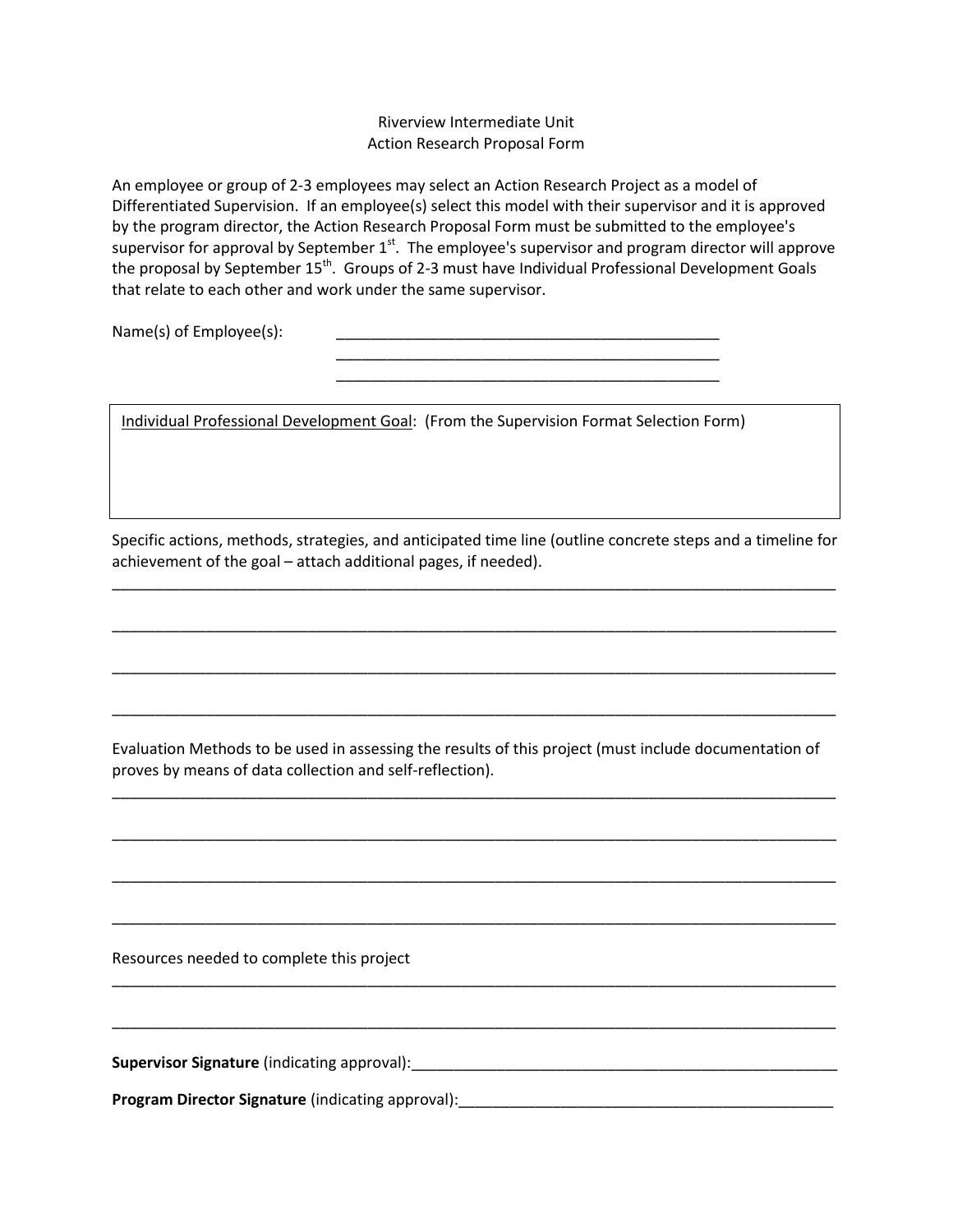Riverview Intermediate Unit Action Research Project Collaborative Meeting Minutes

A group of 2-3 employees may select an Action Research Project as a model of Differentiated Supervision. If a group of 2-3 employees select this model with their supervisor and it is approved by the program director, the Action Research Project Collaborative Meeting Minutes sheet must be submitted to the employee's supervisor with the Progress Report Form and be submitted to the employee's supervisor by October 31st, January 31st, March 31st and at the end of year evaluation. A minimum of one Action Research Project Collaborative Meeting Minutes sheet is to be submitted with each Progress Report Form. It is recommended that the group of 2-3 employees meet at a minimum of one time per month. A face to face meeting is not required to satisfy this recommendation*. Employees are to initial after their name once the form is completed to indicate agreement with information being submitted to their supervisor.*

> \_\_\_\_\_\_\_\_\_\_\_\_\_\_\_\_\_\_\_\_\_\_\_\_\_\_\_\_\_\_\_\_\_\_\_\_\_\_\_\_\_\_\_\_\_ \_\_\_\_\_\_\_\_\_\_\_\_\_\_\_\_\_\_\_\_\_\_\_\_\_\_\_\_\_\_\_\_\_\_\_\_\_\_\_\_\_\_\_\_\_

Name(s) of Employee(s):

Shared Goal: (One goal for the research project comprised from each group member's Individual Professional Development Goal from the Supervision Format Selection Form).

Meeting Date: \_\_\_\_\_\_\_\_\_\_\_\_ Location: \_\_\_\_\_\_\_\_\_\_\_\_\_\_\_\_\_\_\_\_\_\_\_\_ Meeting Time: \_\_\_\_\_\_\_\_\_\_\_\_

Facilitator\_\_\_\_\_\_\_\_\_\_\_\_\_\_\_\_\_\_\_\_\_\_\_\_\_\_\_\_\_ Member(s) Absent: \_\_\_\_\_\_\_\_\_\_\_\_\_\_\_\_\_\_\_\_\_\_\_\_\_\_\_\_\_\_\_

Topic of Discussion:

New Information from research and data collection:

Action taken since last meeting – what is working?:

Goals for next meeting: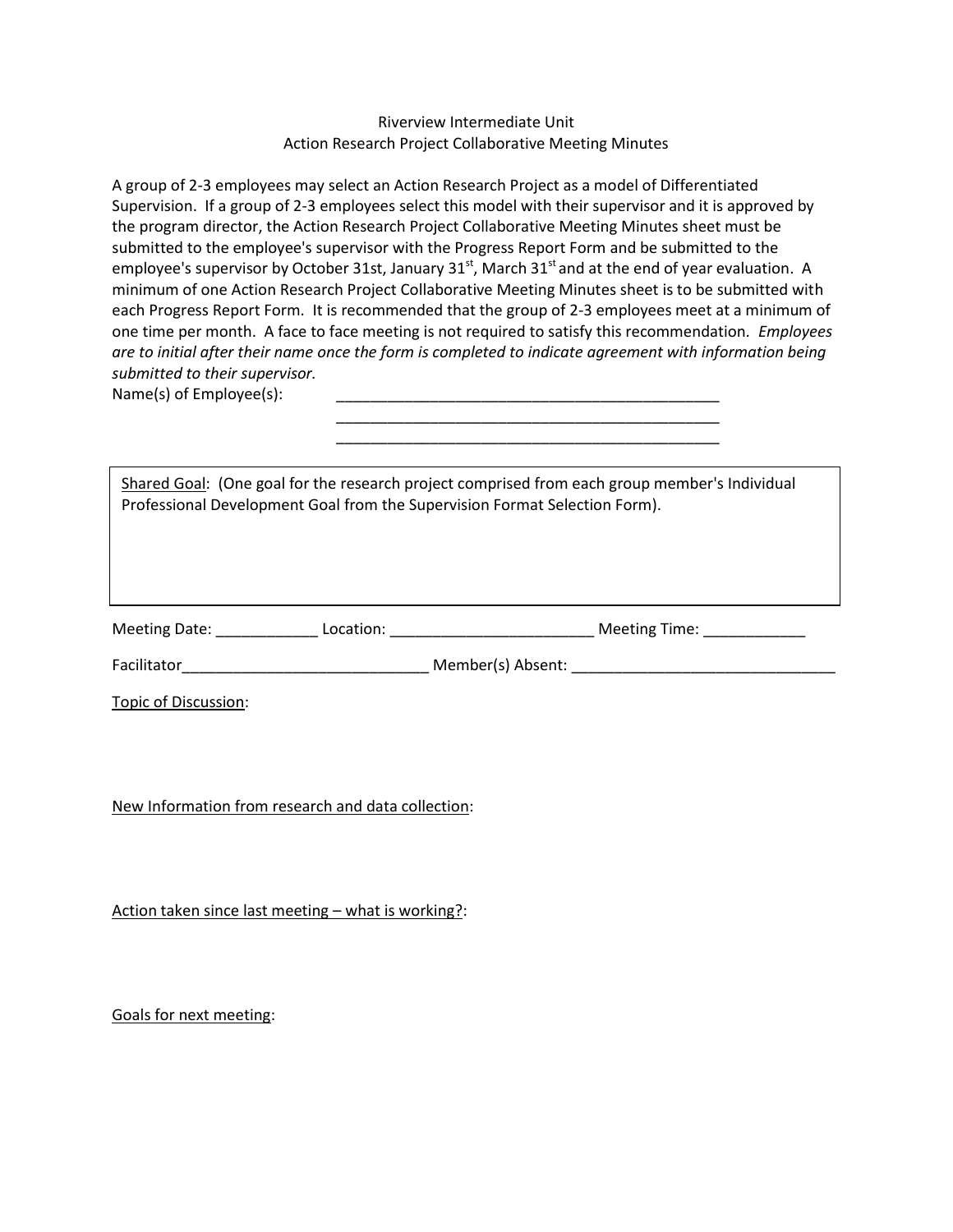# Riverview Intermediate Unit Employee Portfolio Table of Contents

In addition to walk through observations, employees may select portfolio review as a means of differentiated supervision. The following pieces of evidence must be included in the employee's portfolio and addressed in the written report/documented discussion between the employee and their supervisor. Other items may be included if agreed upon by the employee and their supervisor in order to satisfy the employee's Individual Professional Development Goal. The Employee Portfolio Table of Contents sheet is due by September  $30<sup>th</sup>$ .

- 1. Student IEP Goal data for each student/IEP annual goal. Teachers are to monitor and report student progress four times per year. These progress reports are to be based upon data collection through work samples, assessment tools, and other evaluative measures. The portfolio must include evaluative data for each student's IEP goals reflective of the progress report.
- 2. Student Learning Objective To be created by the teacher and required as a part of educator effectiveness. Progress on SLO's should be monitored in October, January, March and May. All data pertaining to SLO monitoring must be kept in the portfolio.
- 3. Present Level Academic Information An educator must know the present level of academic performance in order to effectively plan for instruction. Information relevant to this section of the portfolio includes data relating to the present level of student performance in the area of Reading (decoding, fluency, and comprehension), Mathematics (calculation, reasoning), and functional skills.
- 4. Documentation Log Documentation and pieces of evidence pertaining to the 4 domains and 22 strands of the Danielson's Framework for Teaching.

Optional items to be considered, but not required:

- **Parent Communication Log**
- **Student satisfaction surveys**
- Parent satisfaction surveys

Other items as agreed upon by the employee and their supervisor (please justify each item; attach additional sheets, if necessary):

> \_\_\_\_\_\_\_\_\_\_\_\_\_\_\_\_\_\_\_\_\_\_\_\_\_\_\_\_\_\_\_\_\_\_\_\_\_\_\_\_\_\_\_\_\_\_\_\_\_\_\_\_\_\_\_\_\_\_\_\_\_\_\_\_\_\_\_\_\_\_\_\_ \_\_\_\_\_\_\_\_\_\_\_\_\_\_\_\_\_\_\_\_\_\_\_\_\_\_\_\_\_\_\_\_\_\_\_\_\_\_\_\_\_\_\_\_\_\_\_\_\_\_\_\_\_\_\_\_\_\_\_\_\_\_\_\_\_\_\_\_\_\_\_\_ \_\_\_\_\_\_\_\_\_\_\_\_\_\_\_\_\_\_\_\_\_\_\_\_\_\_\_\_\_\_\_\_\_\_\_\_\_\_\_\_\_\_\_\_\_\_\_\_\_\_\_\_\_\_\_\_\_\_\_\_\_\_\_\_\_\_\_\_\_\_\_\_ \_\_\_\_\_\_\_\_\_\_\_\_\_\_\_\_\_\_\_\_\_\_\_\_\_\_\_\_\_\_\_\_\_\_\_\_\_\_\_\_\_\_\_\_\_\_\_\_\_\_\_\_\_\_\_\_\_\_\_\_\_\_\_\_\_\_\_\_\_\_\_\_

**The signatures below indicate agreement between the employee and their supervisor of the items to be included in the portfolio as it relates to the Individual Professional Development Goal.** 

| <b>Employee Signature:</b>         |  |
|------------------------------------|--|
| <b>Program Director Signature:</b> |  |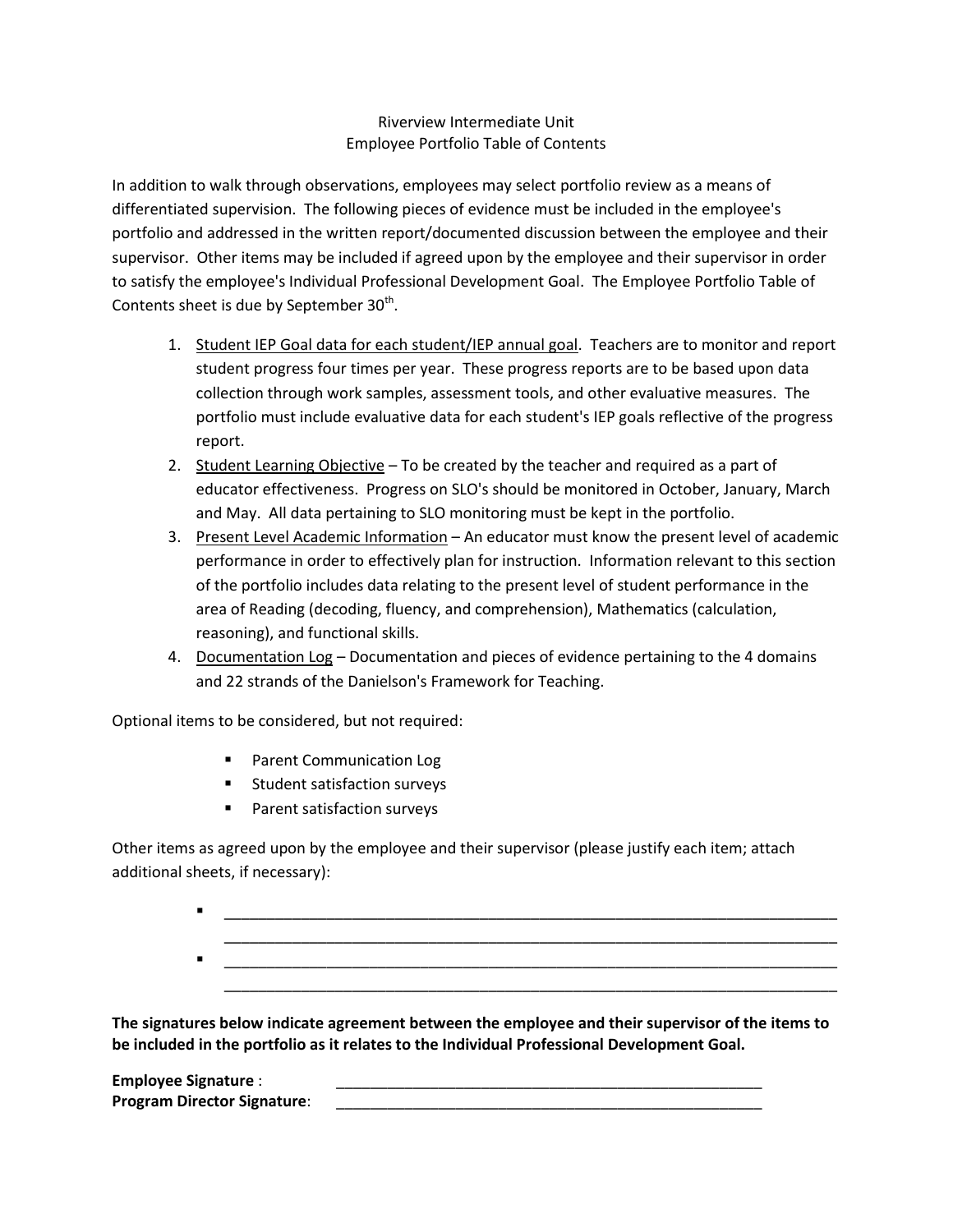### Riverview Intermediate Unit Portfolio Written Report/Documented Discussion Expectations

By the end of year evaluation, the employee must report out on their practices as they relate to the Danielson's Framework for Teaching for the school year. Employees will use their portfolio to guide the supervisor through the progress throughout the year as it relates to Preparation and Planning; Classroom Environment; Instruction; and Professional Responsibility. The Written Report/Documented Discussion, Portfolio, Progress Report and Reflection Report Forms will serve as tools for the supervisor to complete the Portfolio Rubric. Therefore, it is imperative that the employee have a clear understanding of the following expectations and report on them appropriately:

- 1. Exemplary levels of planning exists. Several lesson or unit plans evidence standards based practices and include a coherent, well-organized structure. The lesson plans contain standards and objectives, essential question, instructional process, use of appropriate depths of knowledge, differentiation and assessment. Many resources are evidenced and documented.
- 2. Staff member and student interactions demonstrate warmth, caring, and respect. Evidence that students are encouraged to actively participate in relevant instructional activities. The teacher consistently communicates clear learning goals and high expectations for all learners. A positive learning environment is created and maintained by all classroom inhabitants.
- 3. Learning activities are highly relevant to students and instructional goals with coherent progression and structure that reflects evidence of effective lesson closure, summary of learning objectives and transition to next learning activity. Many examples are included that exemplify varied instructional activities. Student feedback examples exemplify consistent activation of prior knowledge, and instructional staff frequently checks for understanding.
- 4. Teacher's system for maintaining information, grades, and assignments is fully effective and many examples are provided. Teacher's system for monitoring student progress is efficient and effective. Teacher communicates with families frequently and positively and provides information frequently. Teacher reflective exercises are included (in-depth written reflective analysis with thoughtful references to support and assess a lesson's success). Exemplary documentation of Individual Professional Development Goal exists, including numerous artifacts and reflections to support student learning and implementation of supervisor suggestions/directives.